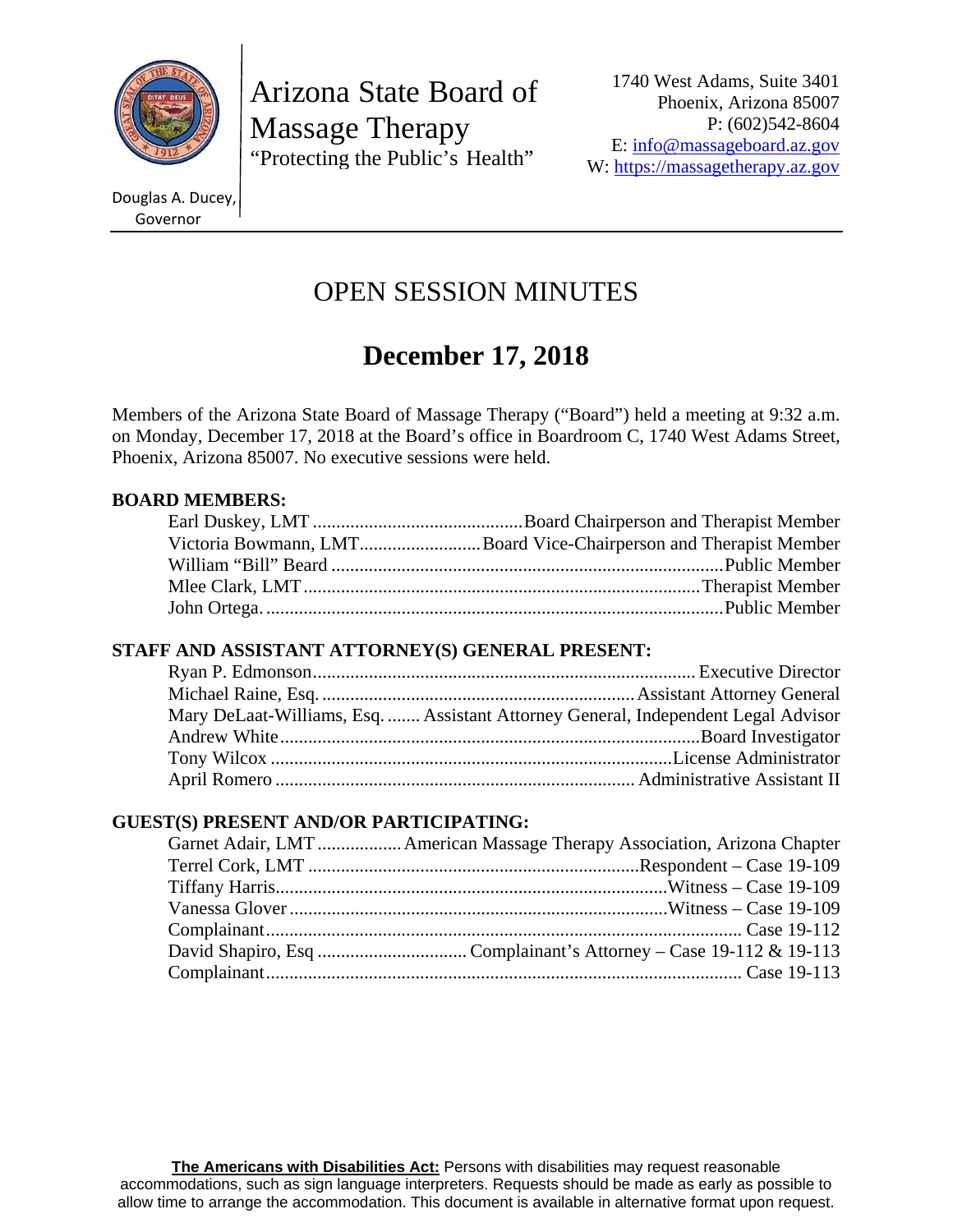Open Session Minutes December 17, 2018 Page 2

# **OPEN SESSION**

The meeting was called to order at 9:32 a.m. by Earl Duskey. The following order of business was then considered:

# **CALL TO THE PUBLIC**

No one from the public wished to address the Board.

#### **DECLARATION OF CONFLICTS OF INTEREST**

No new conflicts were declared.

#### **REVIEW, DISCUSSION AND POSSIBLE ACTION ON BOARD MEETING MINUTES**

Discussion and approval of the Open Session Minutes from the November 26, 2018 board meeting

A motion was made by Bill Beard, seconded by Mlee Clark and passed unanimously to approve the Open Session Minutes from the November 26, 2018 board meeting.

# **ITEMS FOR BOARD REVIEW, DISCUSSION AND POSSIBLE ACTION**

Formal Hearing(s)

File No. 19-109; Cork, Terrel

Terrel Cork was present and represented himself. Michael Raine was present and appeared on behalf of the State. Mary DeLaat-Williams was present to provide independent legal advice to the Board.

The State withdrew its motion to deem the allegations as admitted under A.R.S. § 32-4254(H) for failure to respond; then submitted two exhibits, which were admitted by the Board. The State presented its case in chief without witness testimony. The respondent presented his case in chief.

Per the Board's request, the State called, as a witness, Tiffany Harris, Massage Envy complaint manager to answer questions from the Board. Per the Board's request, the State called, as a witness, Vanessa Glover, Massage Envy location manager to answer questions from the Board.

After discussion, a motion was made by Victoria Bowmann, seconded by Mlee Clark and passed unanimously to find that the State failed to prove, by a preponderance of the evidence, the factual allegations with the exception of paragraph 1, in the Complaint and Notice of Hearing.

A motion was made by Victoria Bowmann and seconded by Bill Beard to dismiss the remaining allegations. The motion passed  $5 - 0$  with the following roll call vote:

Mlee Clark – Aye Bill Beard – Aye Victoria Bowmann – Aye Earl Duskey – Aye John Ortega – Aye

*The Board took a break from 10:48 a.m. – 11:00 a.m.*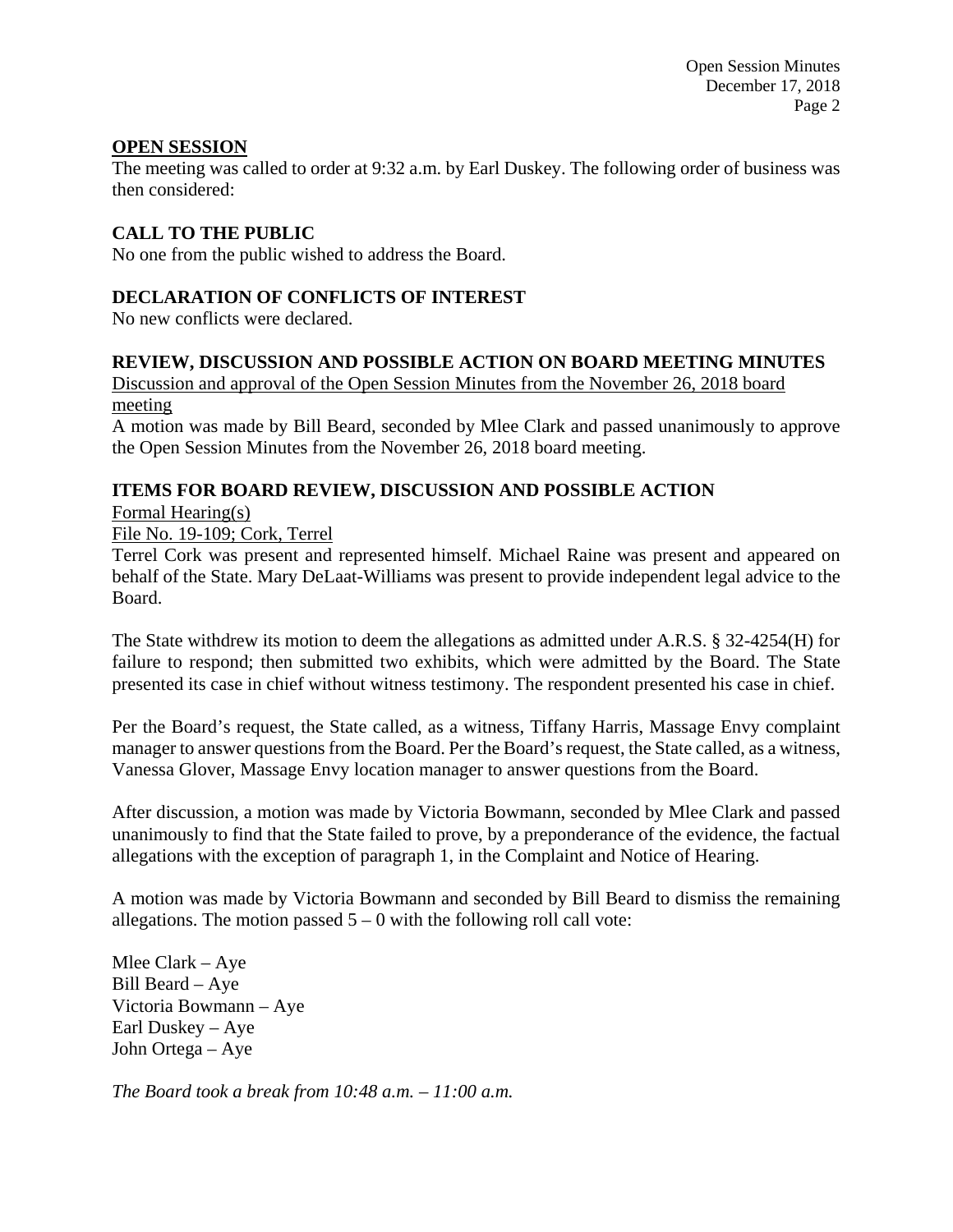#### File Nos. 19-112 and 19-113; Berk, Lane

Lane Berk was not present. Michael Raine was present and appeared on behalf of the State. Mary DeLaat-Williams was present to provide independent legal advice to the Board.

The State filed a motion to deem the allegations as admitted under A.R.S. § 32-4254(H) for failure to respond.

A motion was made by Bill Beard, seconded by Mlee Clark and passed unanimously to deem the allegations in the Complaint and Notice of Hearing as admitted.

A motion was made by Victoria Bowmann, seconded by Bill Beard and passed unanimously to adopt the Factual Allegations, the Allegations of Unprofessional Conduct and the Parties and Jurisdiction from the Complaint and Notice of Hearing as the Findings of Fact and Conclusions of Law.

A motion was made by Victoria Bowmann and seconded by Mlee Clark to revoke the respondent's massage therapy license. The motion passed  $5 - 0$  by the following roll call vote:

Mlee Clark – Aye Bill Beard – Aye Victoria Bowmann – Aye John Ortega – Aye Earl Duskey – Aye

Investigation File(s) File No. 19-118; Castro, Sergio Sergio Castro was not present. Andrew White provided a summary of the investigation, which included allegations of sexual assault.

A motion was made by Victoria Bowmann and seconded by Bill Beard to offer a Consent Agreement for the surrender of the respondent's massage therapy license and if not accepted within 10 days from the date offered to proceed to file a Complaint and Notice of Hearing. The motion passed  $5 - 0$  with the following roll call vote:

Mlee Clark – Aye Bill Beard – Aye Victoria Bowmann – Aye John Ortega – Aye Earl Duskey – Aye

File No. 19-119; Ryska, David

David Ryska was not present. Andrew White provided a summary of the investigation, which included allegations of sexual assault.

A motion was made by Bill Beard and seconded by John Ortega to offer a Consent Agreement for the surrender of the respondent's massage therapy license and if not accepted within 10 days from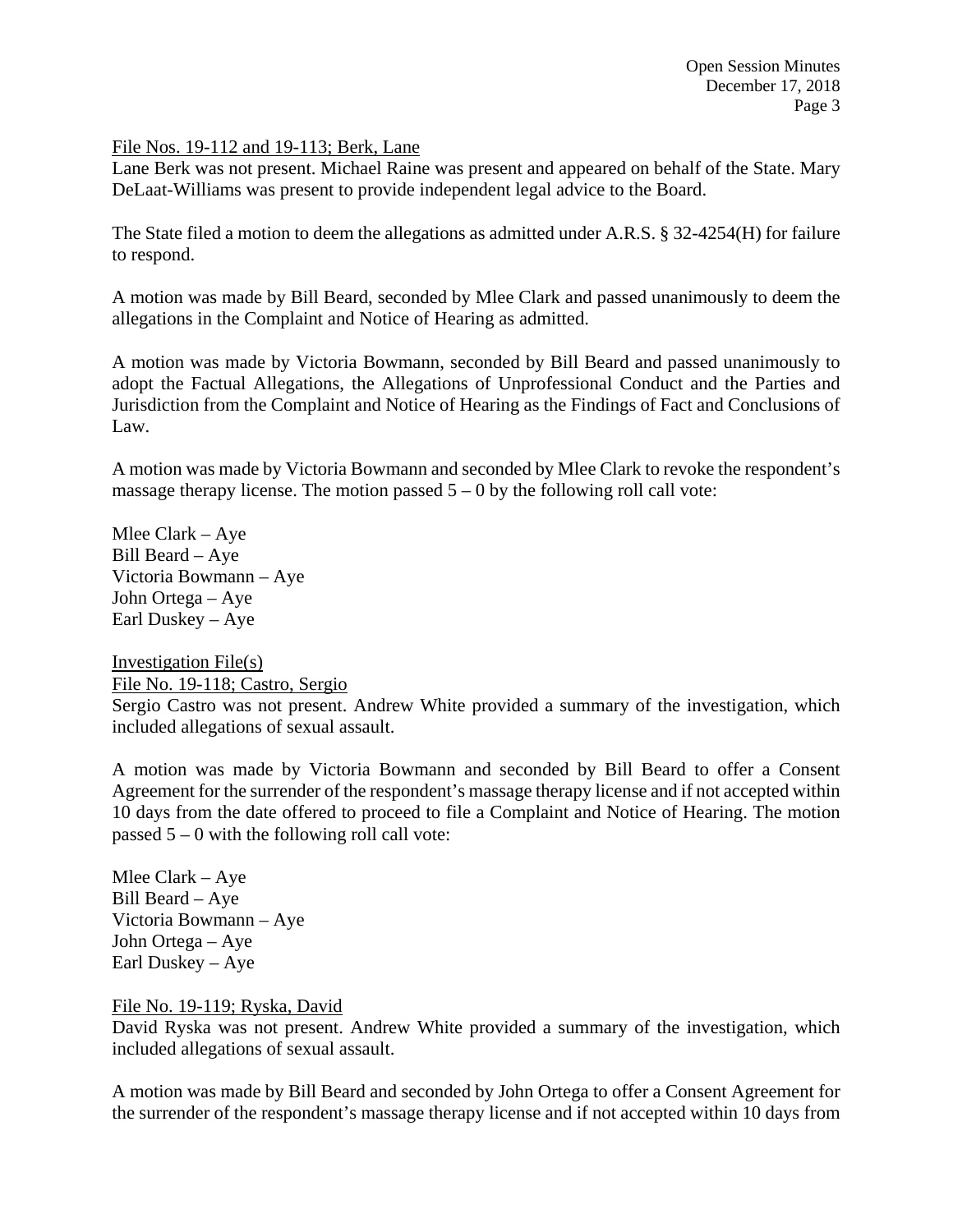the date offered to proceed to file a Complaint and Notice of Hearing. The motion passed  $5 - 0$ with the following roll call vote:

Mlee Clark – Aye Bill Beard – Aye Victoria Bowmann – Aye John Ortega – Aye Earl Duskey – Aye

Unlawful Use of the Massage Therapy Designation and/or Unlawful Practice File No. 19-121; Chen, Siwei (A1 Foot Relexology) File No. 19-122; Deng, Sarah (G & D Relexology) File No. 19-124; "Maggie" (Happy Feet Reflexology) File No. 19-125; Cuo, Linda Kim (QC Reflexology) File No. 19-126; Tate, Cherissa (Sedona Wellness Spa) File No. 19-127; Mai, Ling Mon (YoYo's Foot Massage) File No. 19-128; Zhao, Angela (AJ Reflexology) None of the respondents were present. Andrew White summarized the investigations and explained that each respondent has since made corrections to comply with statutes.

A motion was made by Victoria Bowmann, seconded by Bill Beard and passed unanimously to accept the respondents' responses and close the files.

File No. 19-123; Armstrong, Jon

Jon Armstrong was not present. Andrew White summarized the investigation. The State recommended the Board consider filing an injunction.

After discussion, a motion was made by Bill Beard, seconded by Mlee Clark and passed unanimously to direct the Assistant Attorney General to file an injunction in superior court against the respondent for practicing massage therapy and advertising as a massage therapist without an active Arizona license.

File No. 19-129; Rudolph-Rouse, Traci

Traci Rudolph-Rouse was not present. Andrew White summarized the investigation.

After discussion, a motion was made by Victoria Bowmann, seconded by Bill Beard and passed unanimously to direct the Assistant Attorney General to file an injunction in superior court against the respondent for practicing massage therapy and advertising as a massage therapist without an active Arizona license.

Application(s) for Massage Therapy School(s) Recognition

Cypress Hill Institute – Santa Cruz, CA

A motion was made by Victoria Bowmann, seconded by Mlee Clark and passed unanimously to approve Cypress Hill Institute as a Board-recognized school.